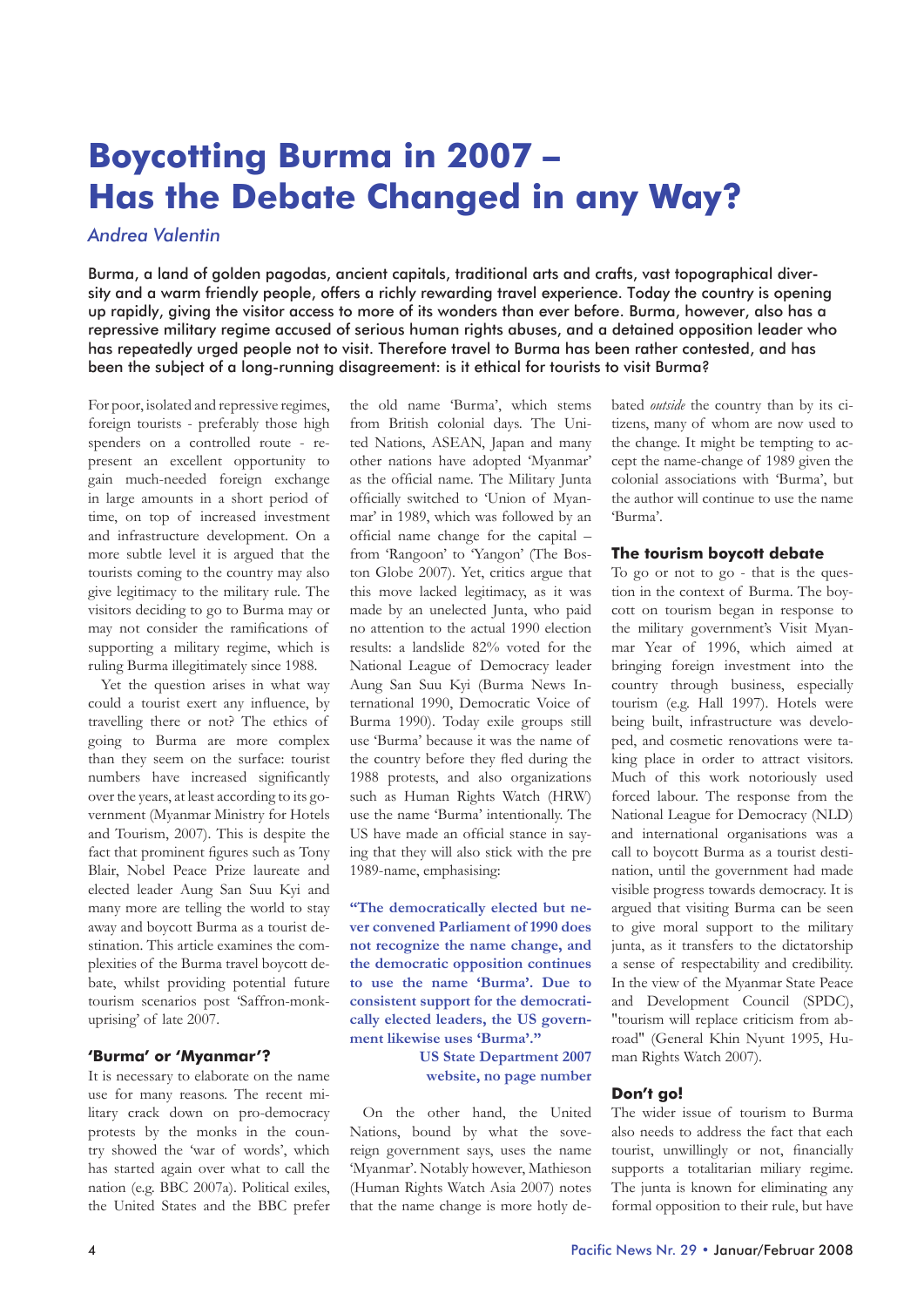over the years provided extremely stable political environments in which tourism has flourished. The military junta constantly uses visitor counts as an excuse to legitimise repression – if 660.000 people visited Burma in 2006, then they all accepted the fact that Burma was a nice place to visit (Myanmar Ministry of Hotels and Tourism 2007). However, another fact is that much, perhaps all, of the Burmese tourist infrastructure is military-owned (see Amnesty International, Human Rights Watch, Karen Human Rights Group, Burma Watch International, Aung San Suu Kyi). Thus each tourist who visits any of the Pagodas, who uses any of their airlines, or who stays at any hotels, puts money directly or indirectly into the generals' pockets. The foreign exchange that tourism brings to the regime helps it to increase its oversized military: the SPDC was virtually bankrupt in 1988, but used foreign investment and currency to double the size of its military throughout the 1990s (Burma Campaign UK 2003; Guardian 2007). The presence of tourists alone, whether or not they use such facilities, may even be seen to provide justification to carry out such projects. Also the highly-aware, 'ethical' tourists will find it difficult to avoid using some government-linked businesses and facilities, particularly public transport (Voices for Burma 2007), and it is impossible to escape the purchase of a visa and airport tax; also, 80% of money exchange facilities in the country are filled by the government, and the other 20% are quite possibly linked to the government (Lonely Planet 2003).

Human rights reports (see for instance Amnesty International, OXFAM, UNESCO) on Burma/Myanmar also illustrate the interrelationship between human rights abuses and tourism: slaved labour in the name of tourism has been reported continuously, but particularly since the Junta's announcement of its 'Visit Myanmar Year'. There are cases of overnight-displacements of young girls and boys, who are forced to build hotels during daytime, are raped at night, and often die of malnutrition during the construction (Human Rights Watch 2007b, Asia Pacific Forum on Women, Law and Development 2005; Shan



Quo Vadis Burma?

Women's Action Network; Tutu, Havel and Suu Kyi 2006). At the same time the Military Junta has acknowledged that tourism is a vital source of much-needed income and investment. Clearly, the situation in Burma is bleak, with the Economist (2007b) noting "George Orwell's best book about Burma is not 'Burmese Days', but '1984'''. So overall, the question on whether to go or not brings into focus, in a personal way, the same dilemma that also international businesses and foreign governments face when deciding whether and how to deal with one of the world's most pernicious regimes. Do we isolate, believing that any contact would add legitimacy to the unelected military junta? Or do we engage, hoping to gain some influence?

The tourist loves coming to Burma, if only because it has been closed off for so long, and is perceived as relatively 'new and exotic' compared to neighbouring countries. Burma lures because it still seems to have an air of 'old Asia' to it, which other countries are losing quickly, and 'the old' is what many travellers seek (see ThornTree Travel Forum Myanmar). So it is no secret that there are taboos about travelling to Burma because many political figures have joined the 'I'm not going' campaigns (Guardian, BBC, Rough Guide). Amongst

them is Tony Blair, who stressed that "I would urge anyone who may be thinking of visiting Burma on holiday to consider carefully whether by their actions they are helping to support the regime and prolong such dreadful abuses" (Burma Campaign UK 2005). Clearly, campaigners want to discourage trade, investment, and tourism, which is highly influenced by Aung San Suu Kyi - for many people, her call for a boycott is a good enough reason to stay away.

## **Go!**

On the other hand, several organizations argue exactly the opposite, in that they believe in cultural exchange, bringing foreign ideas into the country, engaging with the people and simply showing the Burmese that the rest of the world has not forgotten them. But 'the Lady' (as she is called in Burma) responded:

**"Burmese people know their own problems better than anyone else. They know what they want - they want democracy - and many have died for it. To suggest that there's anything new that tourists can teach the people of Burma about their situation is not simply patronising - it's also racist."** 

**Aung San Suu Kyi, 1999**

Maraile Görgen 2007Maraile Görgen 2007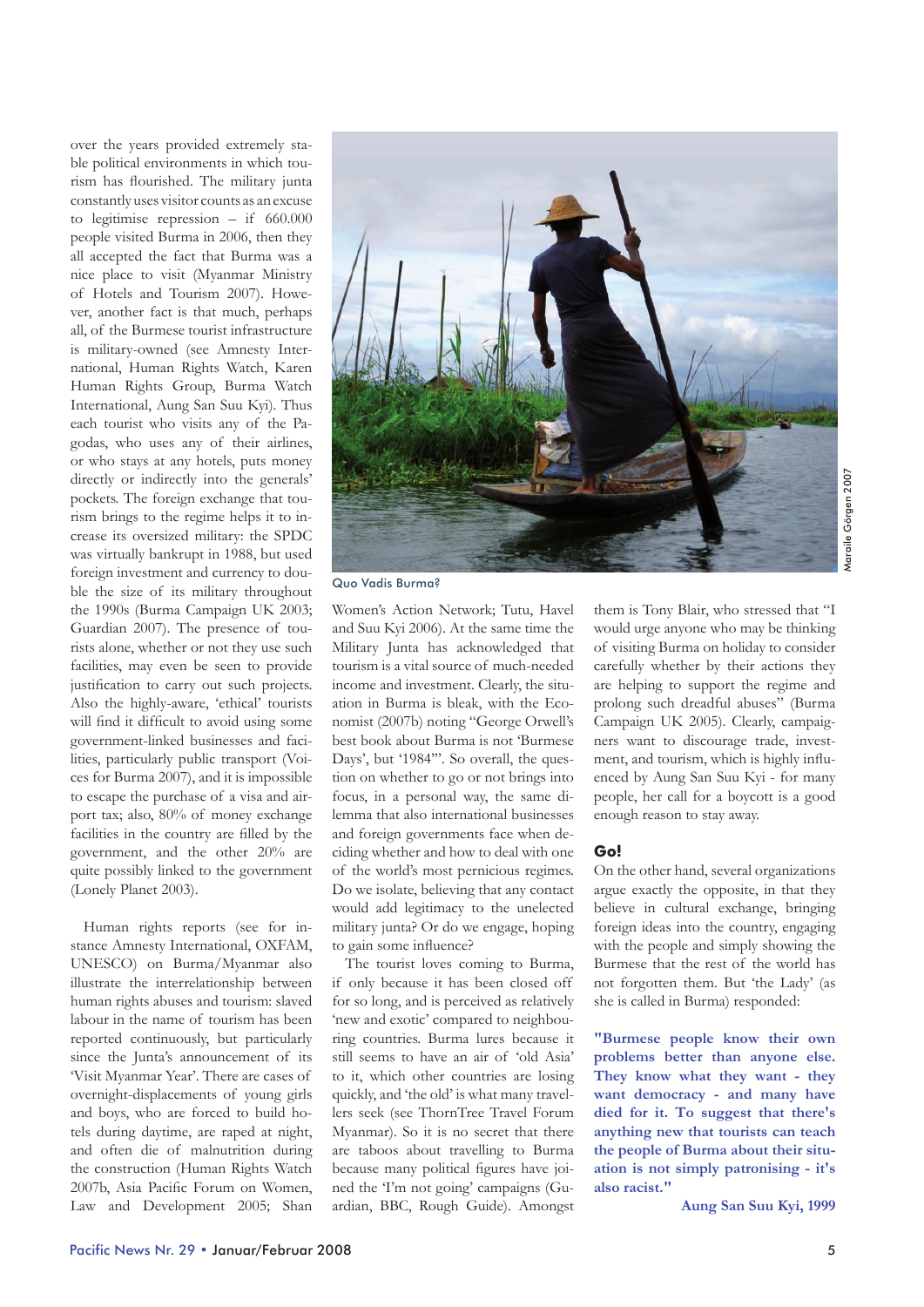Notably, Suu Kyi was, for many years, beyond criticism, her reputation emphasised by memories of the NLD's electoral triumph, her 1991 Nobel peace prize, and the many interviews she gave during temporary relaxation of her house arrest. Now it seems that her reputation is suffering some backlash. Critics argue that the failure of the democratic movement in Burma may be partly due to Suu Kyi's inflexibility, particularly regarding her support for the international boycott of investment and tourism, which has led the Junta to arrange partnerships with ASEAN, Russia, and India (Economist, 2007). In fact, some critics go as far as saying that her unyielding stance jeopardises the hopes of the democratic movement, adding that she may have become part of the problem, not the solution. The anti-boycott side also argues that more than 10 years of boycotting has not helped the situation in any way, but has rather hurt the 'people on the ground' (Voices for Burma 2007).

Another compelling argument against the tourism boycott is the lack of economic importance of tourism, compared to trade with its Asian neighbours: Thailand, India, and China. Time Asia discussed the importance of Chinese trade, aid and investment to Burma, with trade alone being worth US\$1.1 billion in 2004. China is by far the largest supplier of foreign investment to Burma, accounting for US\$126.6 million in 2004/05. Burma's other principal exports include teak, pulses and textiles, and it is one of the world's largest producers of opiates. In 2004/05, exports brought in a total of US\$ 2.9 billion in foreign currency (Myanmar Ministry of Hotels and Tourism 2007; Xinhua News Service 2007). Until this situation changes the tourist's visa fee, or the lack of it, will

probably make very little difference to the regime's coffers.

Interestingly, when asked about 'alternative tourism' in an interview, Aung San Suu Kyi conceded "visitors to the country can be useful, depending on what they do and how they go about it". Clearly, there is still the moral argument for not supplying the regime with any revenue at all – which is impractical -, and the 'ethical' tourists to Burma are advised to spend their money carefully, in order to ensure that the amount of money going to the government is kept at a minimum (see for example: Voices for Burma 2007). Still, the fact remains that visiting Burma will inevitably supply the regime with at least a small amount of income, which some see as a necessary evil that can be outweighed by the benefits of spending money on small-scale, locally-owned products and services.

But two questions arise: how many tourists really travel like that, and how does the tourist know that his money is staying in the community? According to the Myanmar Ministry figures, there are 733 registered travel and tour companies. Tourist arrivals in the country through Rangoon entry checkpoint were over 47.000 in the first four months of 2007, which represents a remarkable 20% increase from the previous year, at least according to the government statistics (Ministry of Hotels and Tourism 2006, Xinhua General News Service 2007).

The Myanmar government states that of all types of tours, package tours accounted for 25%, while free independent travelers accounted for 47%. The Myanmar statistics office, however, does not elaborate on how one is classified as a free independent traveler. Burma so far features over 600 hotels with 23.000 rooms, in addition to the 733 tour companies.

#### **The future?**

The question of whether to go to Burma remains a pressing issue, and a very personal decision for each potential traveller. Will boycotting tourism bring democracy to Burma? It has now been 10 years since the boycott started, and Burma is perhaps only a little bit closer to achieving political change, which might possibly have nothing to do with tourism. Instead the boycott 'shortterm strategy' is starting to look like a 'long-term position'. Have the recent events in Burma changed the debate in any way? What is the future?

On the surface, normalcy has returned to Burma: people go about their daily chores with grave faces and avoid talking to foreigners. The fact that normalcy has returned to Burma so quickly is sad. This marked the first time during military oppression that the monks started a peaceful march, and now around 2000 of them have been detained (Burmanet 2007; Irrawady Media 2007), their fate unknown. Those that have not been detained are "waiting for the knock on the door" (Economist 2007a, pg 35).

Currently, the visitor does not see many smiling faces in a country that is usually known for its 'friendly people' – but the brutality of the Junta's reaction to the monk's peaceful march seemed to have touched a deep nerve in the Burmese, a devout Buddhist people. Serious negotiations between the regime and the opposition, followed by a transition to power-sharing and quasi-democracy is not entirely out of the question, yet. This can only happen, however, with increased pressure from Burma's neighbours, and clearer signs from within



Huge Prison Complex in Mandalay